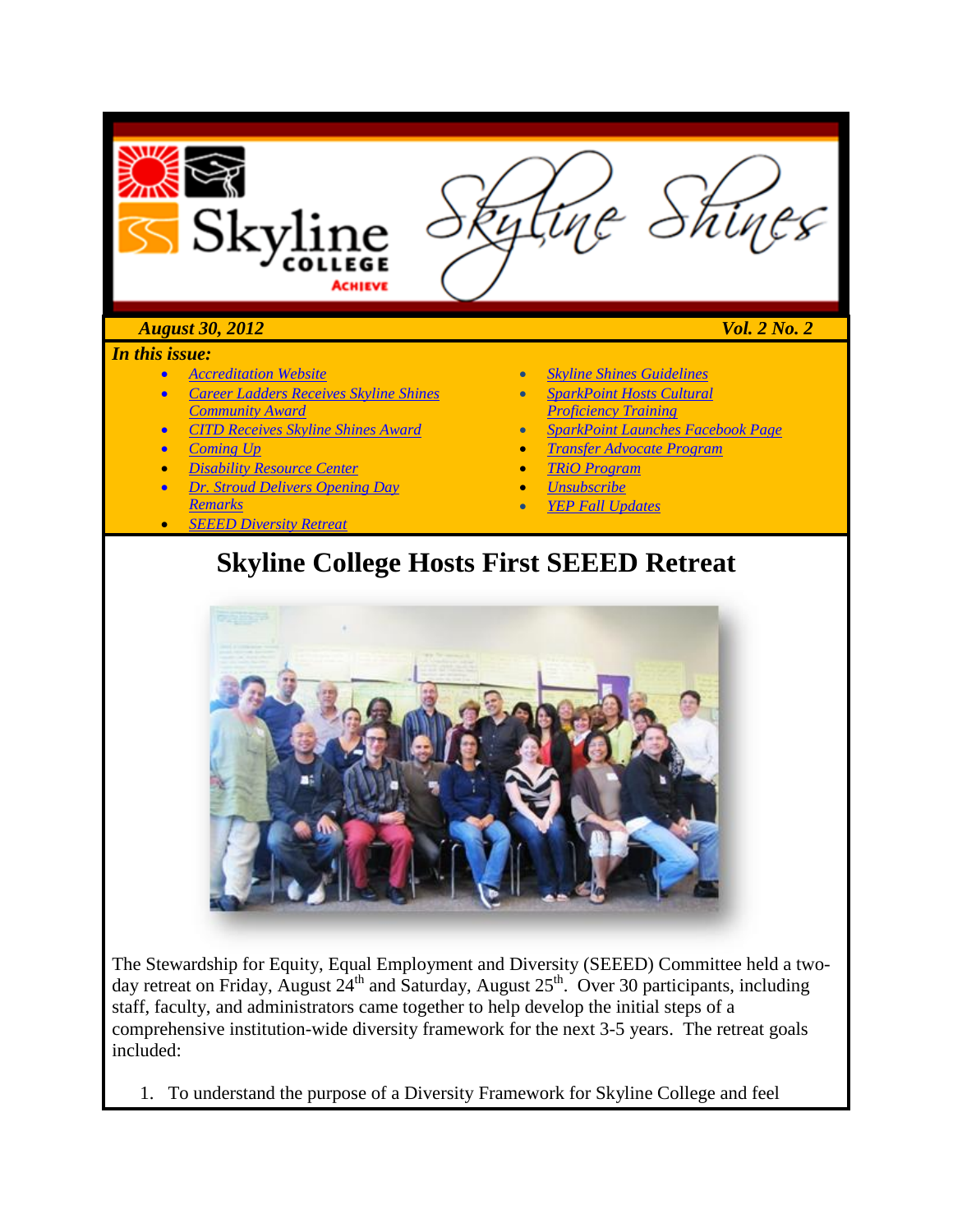inspired to participate in its creation and implementation.

- 2. To understand the history, goals, and current work of the SEEED Committee as it relates to the development of a Diversity Framework.
- 3. To collectively develop the vision and strategies of the Diversity Framework and identify and barriers to achieve the vision.
- 4. To identify 1-2 year measures of success and action steps that can be moved forward by the institution with the guidance of the SEEED Committee.





The retreat was a success in achieving these goals. Attendees heard research gathered from areas of Institutional data, Curriculum, Communication/ Information Dissemination, Hiring Practices, Community Connections, and Student Services. This research will be distributed to the campus community and made available on the SEEED website shortly.

The overarching focus question the SEEED Committee uses as its framework is: "How do our practices and processes in connection, entry, progress and completion impact campus equity and student success at Skyline College?"

The Committee is open to those staff, faculty, or managers/administrators that have an interest in looking into areas of the institution that can benefit from research, recommendations, and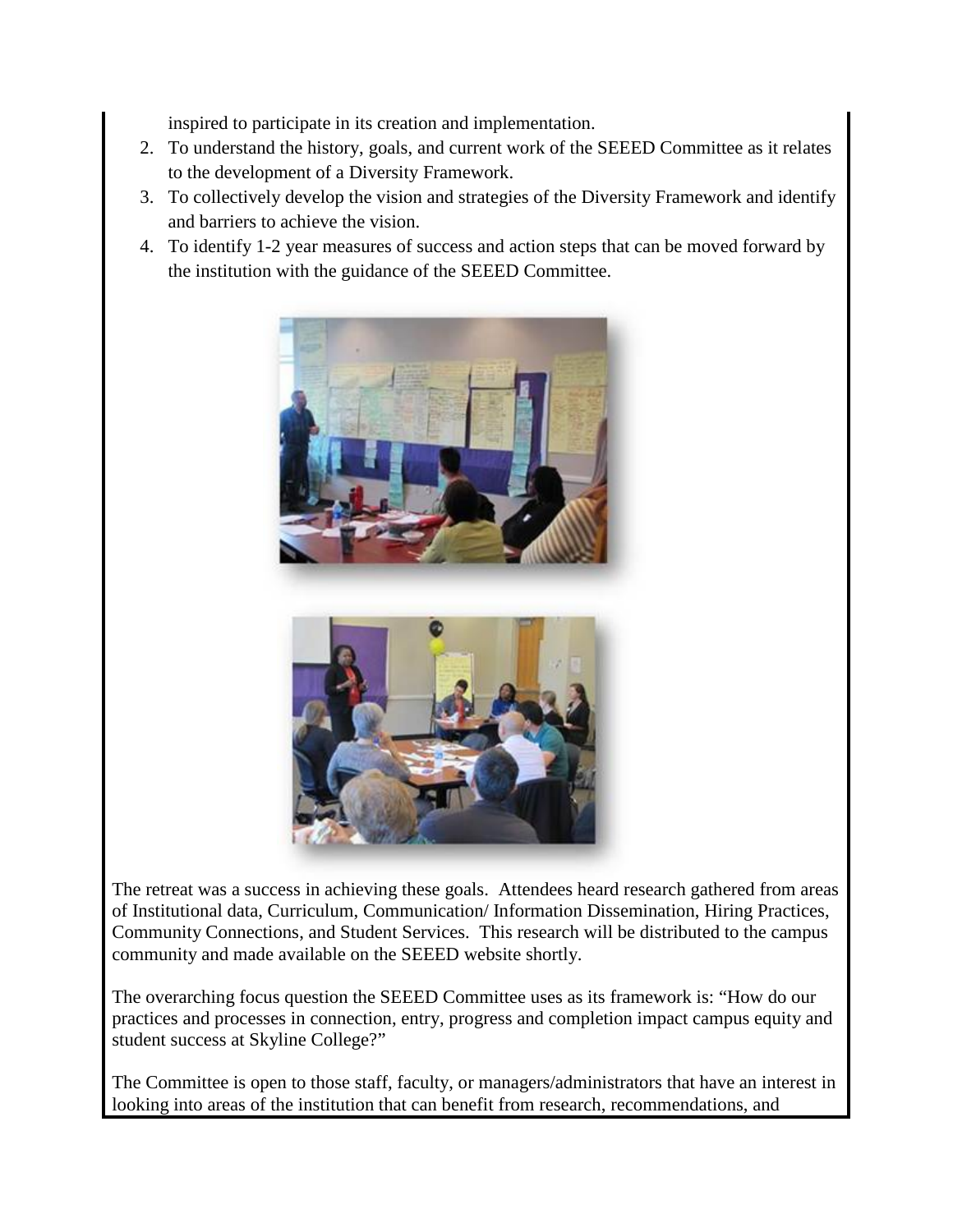implementation strategies that make Skyline College equitable and diverse. For more information on SEEED, please contact [David Hasson](mailto:hassond@smccd.edu) or [Vanson Nguyen.](mailto:nguyenv@smccd.edu)

A special thank you goes out to the SEEED Design Team for helping put this event together: Nohel Corral, David Hasson, Lucia Lachmayr, Vanson Nguyen, Dr. David Ulate, and Dr. Regina Stanback Stroud. Also, thanks to Eloisa Briones, Sherrie Prasad, Cherie Napier, and Bryan Besnyi for their help with this event.

*Article and images by Nohel Corral*

<span id="page-2-0"></span>

The Skyline College 2013 Accreditation website has been launched! Please visit <http://www.skylinecollege.edu/accreditation/index.php> to find current resources and the ongoing planning and activities related to the 2013 institutional self-evaluation. The site is updated frequently so please return often to keep abreast of new information. It takes all of us working together to make this successful, so please let us hear from you.

*Article by Christine Roumbanis*

<span id="page-2-1"></span>**Dr. Regina Stanback Stroud, President of Skyline College Delivers Opening Day Remarks**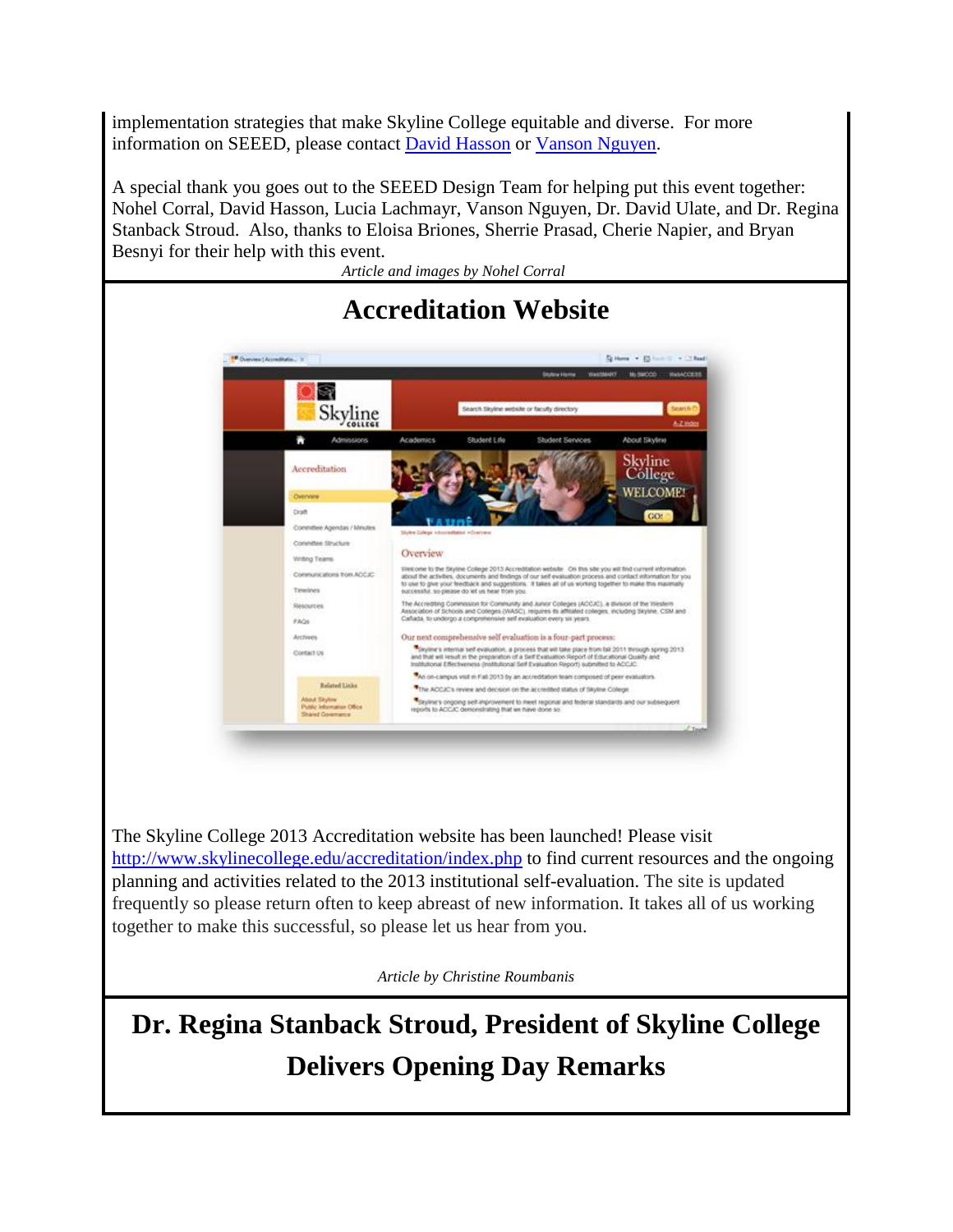

Last Fall I called on the college to have a deliberate and conscious awareness about our opportunity to engage in innovative and provocative teaching and service that will interrupt the status quo of unmitigated systems of power and privilege for some while others are marginalized or excluded from the regular comforts of being. And Skyline College answered that call. We conferred an unprecedented amount of degrees and certificates upon the graduates. We launched a major transfer initiative and our students transfer numbers increased despite systemic and structural factors that have the impact of limiting transfer opportunities.

We have more than 50 international students and an infrastructure to accommodate more. We are well on our way to being a global bridge that harnesses the talent, connections, and

cultural expertise in the Center for International Trade Development to the extent that it is being considered by the US Ambassador of the African Union as a APEX – a focal point for many organizations dedicated to the educational, health, and economic development of Africa in collaboration with the United States of America.

And the faculty engaged in an unprecedented amount of creative, innovative pedagogical strategies that question the traditional orthodoxy and align more closely to the communities we serve. Indeed, we responded so well to our own call that we prepared a small summary of just how great we are in an [annual report.](http://issuu.com/skylinecollege/docs/annualreport20112012?mode=window&backgroundColor=%23222222) But don't stop there, take a look at the [summary of the](http://www.skylinecollege.edu/prie/assets/Spring_Summer%202012%20Executive%20Summary.pdf)  [Student Services](http://www.skylinecollege.edu/prie/assets/Spring_Summer%202012%20Executive%20Summary.pdf) work as well and you will see the record number of students served with the rich and varied student services at Skyline College.

I would be remiss if I didn't also include in this list of just how great we did, if I don't include the continued beautification, modernization and construction of the campus. I mean we are taking care of so many things.

- 1. We now have job placement!
- 2. The cafeteria is awesome.
- 3. The seating throughout building 6 rocks.
- 4. The faculty and staff lounge is too cool.
- 5. And wait until you see the Disability Resource Center adjacent to the LC and Library –

So yes, let's celebrate. Reach over and pat your colleague on the back. Take a moment and take it all in…. because that was just the warm up!!! We have lots to do….

First, we are facing unprecedented assaults on education through budget cuts and policies that are fundamentally eradicating the educational master plan that made California great, because it included a commitment for all with ability to benefit from higher education to have access such that education would not be preserved or the elite, is being systematically deconstructed through back door so-called student success task force recommendations. As we speak, brilliance of the master plan is fading to black.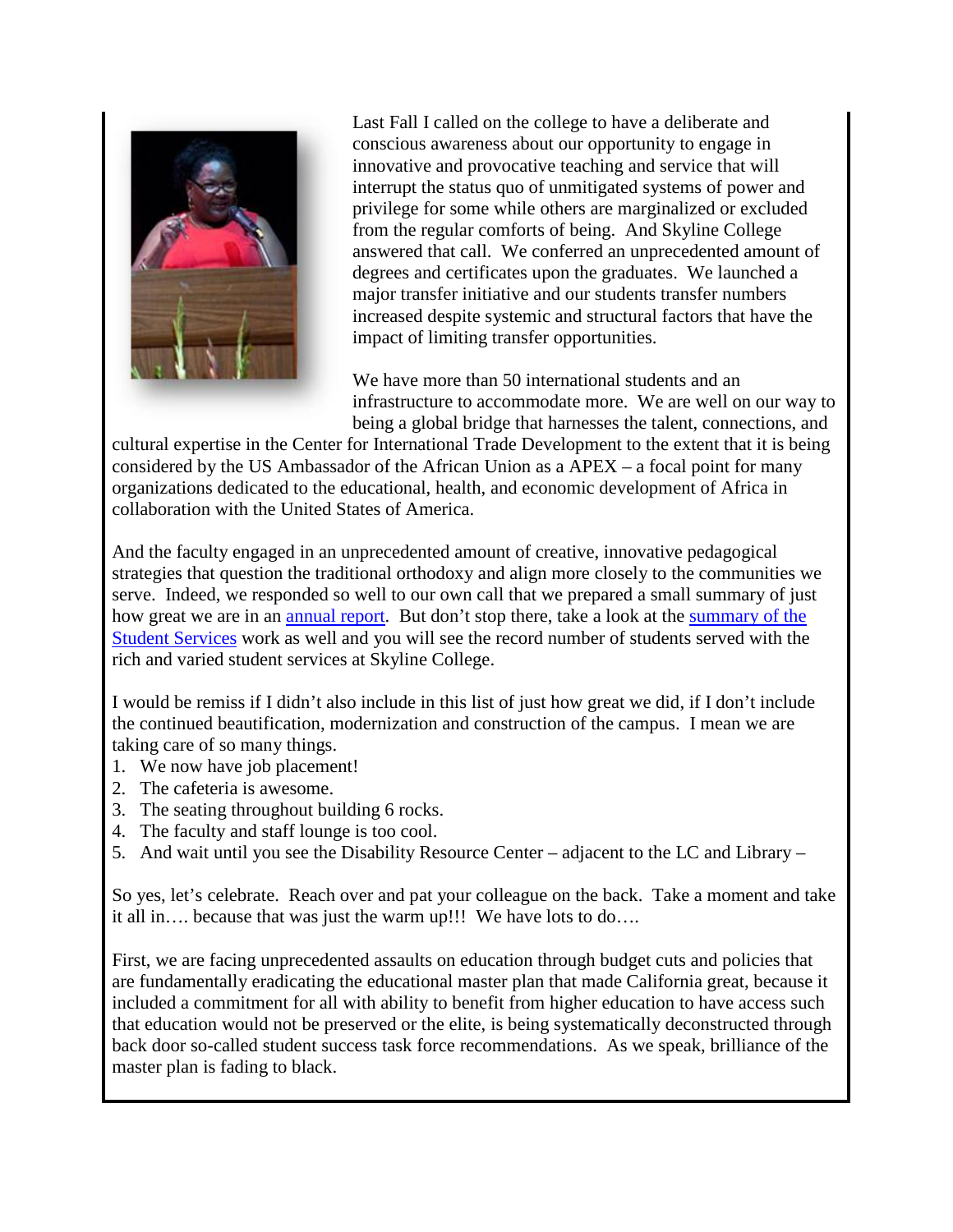Students not able to get into colleges due to limited classes at all levels of higher education. CSU and UC have further restricted their admissions. Many of them are placing in basic skills using assessment instruments that are not predictive of student potential for success. There remains an employment skills gap. And talk about having the value of education as a mean to preserve a democratic society, we are living in a time where voter rights suppression is real, legally sanction and specifically designed to excluded the votes of disenfranchised individuals.

So no, we can't rest on our laurels. We remain in a state of academic, educational and intellectual emergency. The work we have to do will require us to be bold, creative and innovative, even courageous. It requires us to look inward and ask good, deep hard questions about ourselves, our processes and our strategies. So the work that is being done by the Stewardship for Equity, Equal Employment and Diversity (SEEED Committee) where we are doing a sort of equity audit and are approaching from a stance of inquiry is relevant. We are asking "How do our practices and processes in connection, entry, progress and completion impact campus equity and student success at Skyline College?" And we are looking in the domain areas of Curriculum and Pedagogy - Community Connections – Communications - Student Support Services - Resources to Succeed - Hiring/Diversity. The idea is that the research will help us develop a comprehensive diversity framework and we have to be willing to hear and see what we may not have been hearing or seeing for a very long time.

Our recently adopted mission statement is "To empower and transform a global community of learners." And our vision is "To inspire a global community of learners to achieve intellectual, cultural, social and personal fulfillment." I have listened to the colleges discussions, the voices, and passions that emerged from the college narratives and have identified at some strategic priorities that we have articulated an interest in and that I would like to call on you to focus on with me –

#### *Preserving the integrity of our institution*

We are in the process of completing our self-study for Accreditation. I cannot stress enough, the significance of us showing our best work that meets the standards. This includes looking closely at our planning processes and the documentation of those planning processes. The IPC and College Governance council will be on a marathon streak of recommending either new or revised handbooks including Planning Process Handbook, a Staffing Plan, a comprehensive Professional Development Plan, the Shared Governance Handbook, the Program Review Handbook and more.

The process and climate for accreditation has changed under the commission's leadership of the last decade. No longer is it a safe space for colleges to examine and reveal in-depth considerations of their areas of improvement. With a national rate of institutional sanctions by other accrediting bodies being about 2-3% and the western regions rate being about 66%, we are now clear that it is a different ball game. So we will engage the process, make sure that we are vigorously honest about our status, correct the areas we need to correct (and as I said to my young African American son when teaching him how to navigate society and not get ensnared in the criminal justice system, "They may see you and not see the regional science fair winner or the young recruit for MIT or Dartmouth. They may look for reasons to ensnare you – but be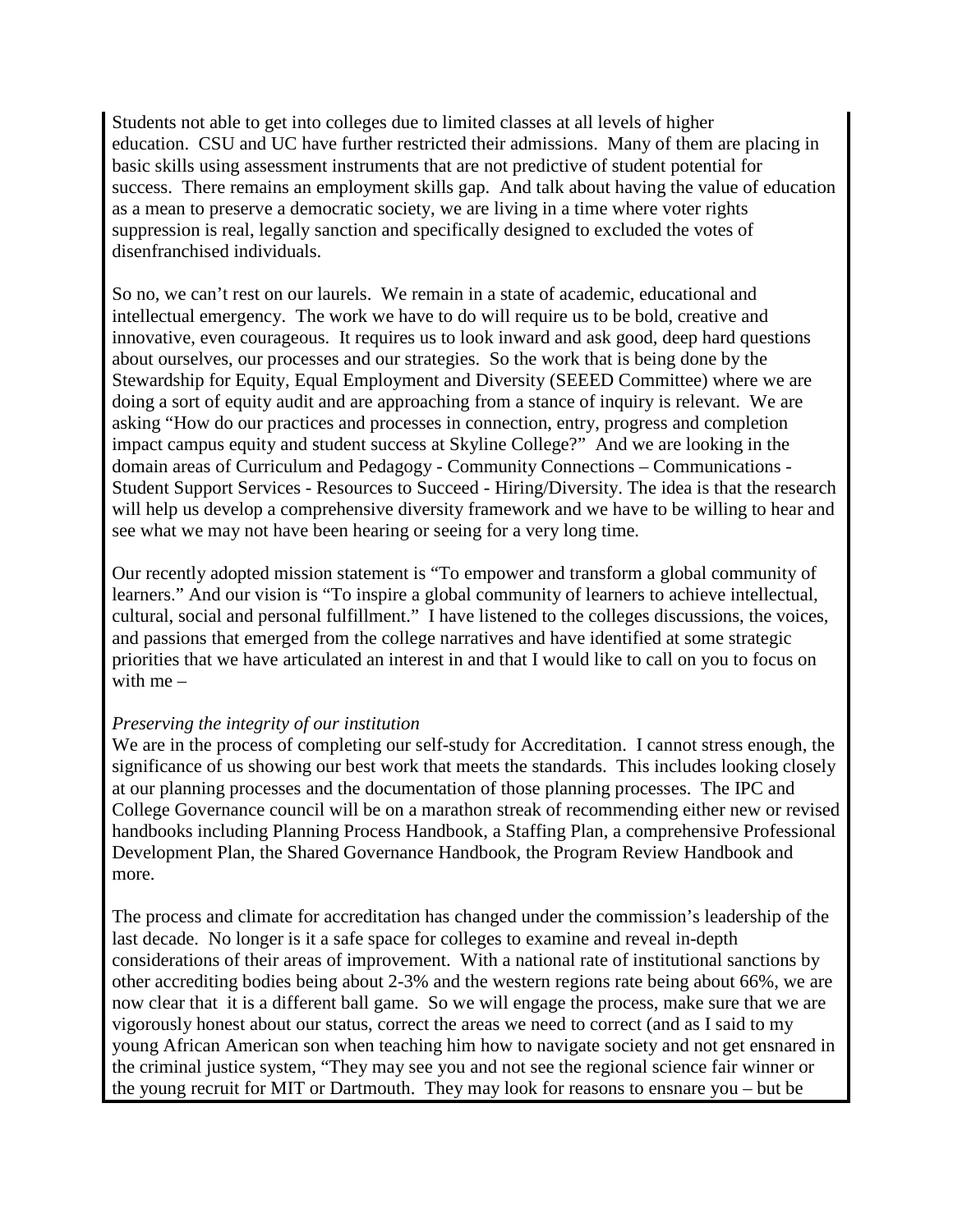wise with the decisions you make and Give Them Nothing)." Give them nothing. We will give the Accrediting Commission no reason to perceive that we don't meet all of the standards fully. Through and open and vigorously accurate process, we will Give Them Nothing.

We are looking at our assessment infrastructures so faculty and staff may document the evidence of effective instruction and services. By 2013, we have to be proficient in the use of student learning outcomes to meet accreditation standards. We will focus on increasing student success. We are implementing a major transfer initiative to position ourselves as a premier transfer institution. We strive for students obtaining more degrees and certificates. This student success will be supported with proven approaches such as universal design and pedagogical innovations such as acceleration and alternative placement strategies. Instead of the Long Beach promise, we can launch tour own Skyline College Promise.

We are developing the Center for Transformative Inquiry – where faculty and staff can access research and scholarly resources to improve our practice and support student success. We currently collaborate with San Francisco State University to have their doctoral students consider dissertation topics that would be useful to Skyline College. Faculty here have been engaged in faculty inquiry networks and action research projects and we are all set to finalize the institutional human subjects process. Our SEEED Committee has been engaged in a year-long equity research process that will culminate in the development and recommendation of a comprehensive diversity framework.

#### *Internationalize the Campus*

Our efforts to increase international students at the college have been successful and we are just getting started. We recognize the richness of the academic and cultural contributions that international student bring to the college. Students here are connected to the larger globe. Their perspectives and experiences expand and they are able to draw on the collective resources of humanity from across the globe. As well, because international students pay the full cost of the education, their participation here supports the availability of more classes for domestic student. The resources obtained from the attendance of every 2-2.5 international students supports the cost of offering and additional 35 seats for instruction. That translates to more classes available to our local community.

### *Sustainability*

Skyline College is and wants to be a leader in sustainability. Our commitment is evidenced by incorporating Sustainability into our values statement, supporting student and faculty leaders in the Sustainable Campus Initiative, and working to transform our campus buildings and landscape into "green" buildings. This commitment translates to a call to action – will be creating an initiative called "Skyline Saves" which will reduce environmental footprint and save operational costs for the campus for interested faculty, staff, and students.

"Skyline Saves" is an initiative to bring action to concepts – everyone knows it's important to do something, but maybe they're just not sure what to do. The Sustainable Campus Initiative team will develop a simple assessment tool and work with interested departments and individuals to evaluate practices and recommend more sustainable methods to achieve the same goals. Common recommendations may include double-sided printing, electronic records, motion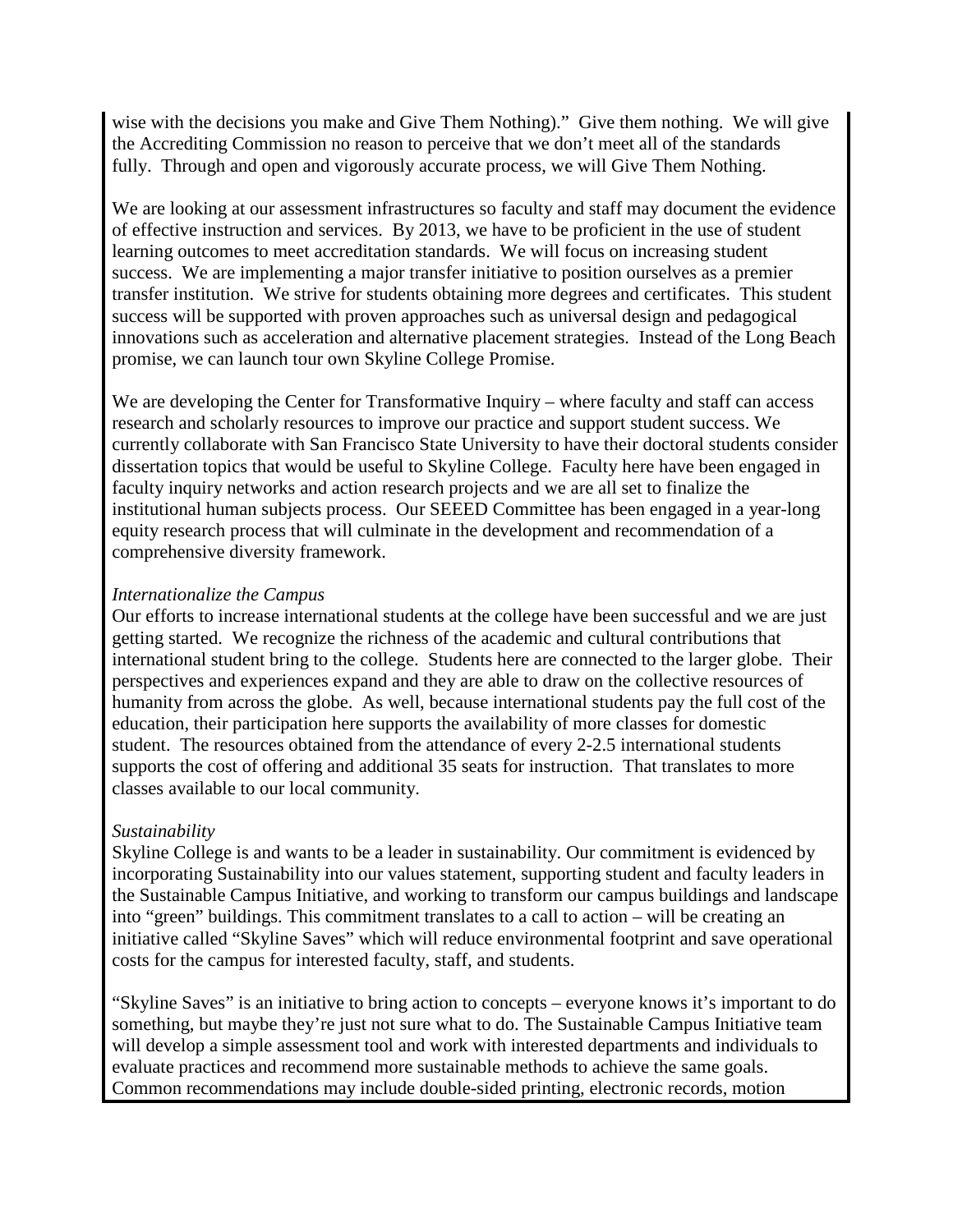sensors for lighting, and the elimination of plastic water bottles. And, leading by example, the President's Office will be among the first to undergo an assessment and implement positive changes that will result in environmental waste reduction and cost savings.

#### *Comprehensive Community Connection*

Let's look at our system of outreach and connection to high schools and the broader community in order to increase college going opportunities. Let's get the Middle College launched. We want to look at a broader approach that includes an overarching outreach strategy that includes the development and implementation of the middle college, expanding concurrent enrollment and making stronger connections to business and industry.

We are fortunate to have a community that supports the college. Just look around. See the classes, the buildings, the activities and the enrollment. We have a President's Council that is the envy of the region. This year, they are planning a Success Summit that functions like the progress seminars that bring together business, government and community leaders to discuss about regional issues and the opportunities to meet those issues – this is on top of their Breakfast event that raises money to support your innovative ideas.

*Me, le Pièce de résistance* is our opportunity to focus on the Arts, by building a state of the art creative arts complex that overlooks the Pacific Ocean and brings art, culture, and economic vitality to the region. (This may be a bit more long range and will go through all of the appropriate processes to ensure board, district, community and college support – but let's just start the conversation.)

I had the opportunity to visit Folsom Community College with the architects that designed the FCC Theater, Three States. I learned that the business community was ecstatic. Restaurants are full, hotels and motels are full and the community is becoming more known for the theater than the prison.

These are 4 strategic priority areas that I need your help, support, and guidance as we answer the call and make it so.

# **SparkPoint at Skyline College Launches Facebook Page**

On Monday, August 27, 2012, SparkPoint at Skyline College officially launched its Facebook page! The page includes several forms of engaging media to both inspire and inform Skyline College students, faculty, administrators and staff; SparkPoint participants; and other community members. Our Facebook page features pictures, videos, published articles, press releases, updates on services, promotions and events, and engaging posts and questions. We envision that our Facebook page will become one of our primary outreach strategies since it is a platform that many of our constituents already subscribe to and use on a regular basis. We encourage the entire Skyline College community to engage with us by "liking" our page, pictures, videos, and other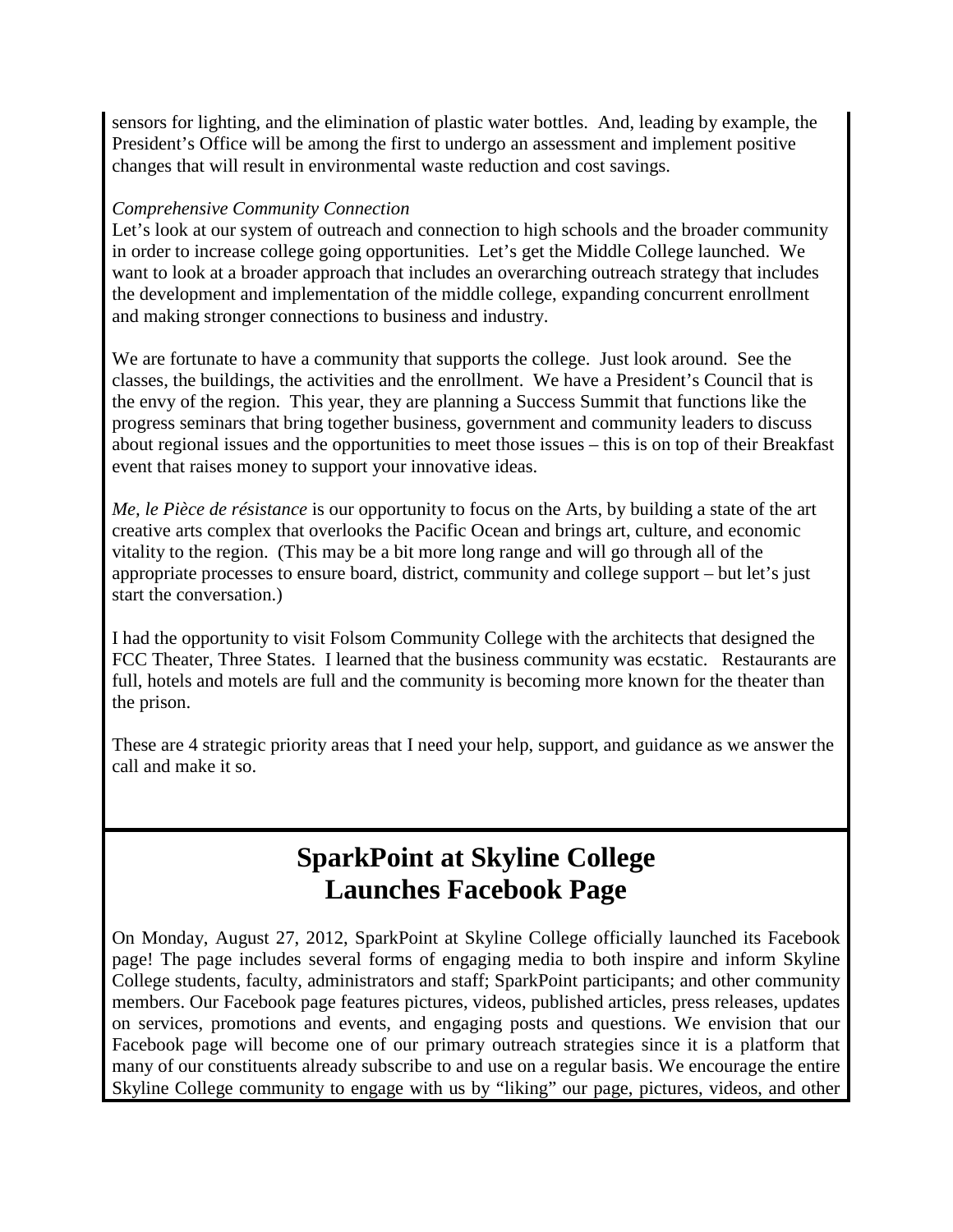content, and sharing SparkPoint content on your personal Facebook walls. Feel free to post comments and questions on the page and share any SparkPoint-related news you come across. We would like to draw your attention to the Discovery Channel Profile Series video on the top of the SparkPoint Facebook page which highlights the educational innovations being implemented by Skyline College's leadership. Please visit the SparkPoint at Skyline College Facebook page at [facebook.com/sparkpointskyline.](http://facebook.com/sparkpointskyline)

Thanks to AmeriCorps VISTA (Volunteers in Service to America) Volunteer, Ms. Heather Drusilla Smith, for developing and managing SparkPoint's Facebook page. We look forward to your participation in bringing more visibility to SparkPoint and Skyline College through our new social media presence.

For more information about SparkPoint at Skyline College, please visit the SparkPoint website at [www.skylinecollege.edu/sparkpoint](http://www.skylinecollege.edu/sparkpoint) or call (650) 738-7035.



students to apply!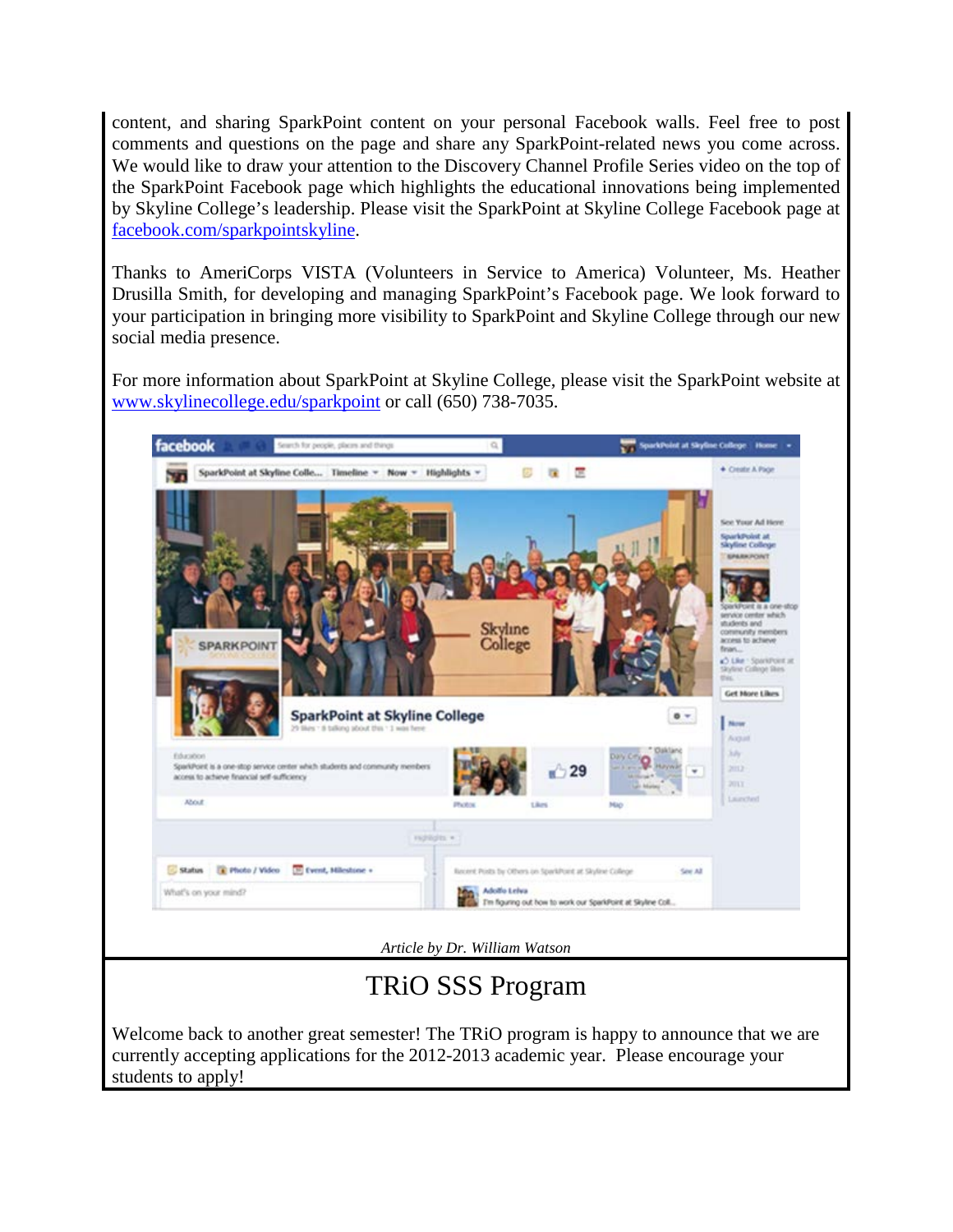

### **WHAT IS TRIO?**

TRiO is a set of federally-funded programs that motivate and support students from disadvantaged backgrounds in their pursuit of a college degree. TRiO helps students overcome class, social, and cultural barriers to higher education.

### **WHO IS ELIGIBLE?**

Students must have the goal of graduating and transferring within a four-year period and meet ONE or more of the following requirements:

- Be a first generation college student (neither parent graduated from a four-year university in the United States)
- Be from low-income background
- Have a learning and/or physical disability

### **WHAT SERVICES DOES TRIO OFFER?**

- Academic, Career, and Personal Counseling
- Academic Support, including tutoring, workshops, mentors, and access to computers
- Financial Aid & Financial Literacy Assistance
- Cultural Enrichment Activities
- Transfer Planning & Visits to Four-Year Institutions
- Scholarships and Much More!

The TRiO Program is located in the Learning Center, Building 5. For additional questions, please contact Jessica Lopez at (650)738-4140 or via email at [lopezjessica@smccd.edu.](mailto:lopezjessica@smccd.edu)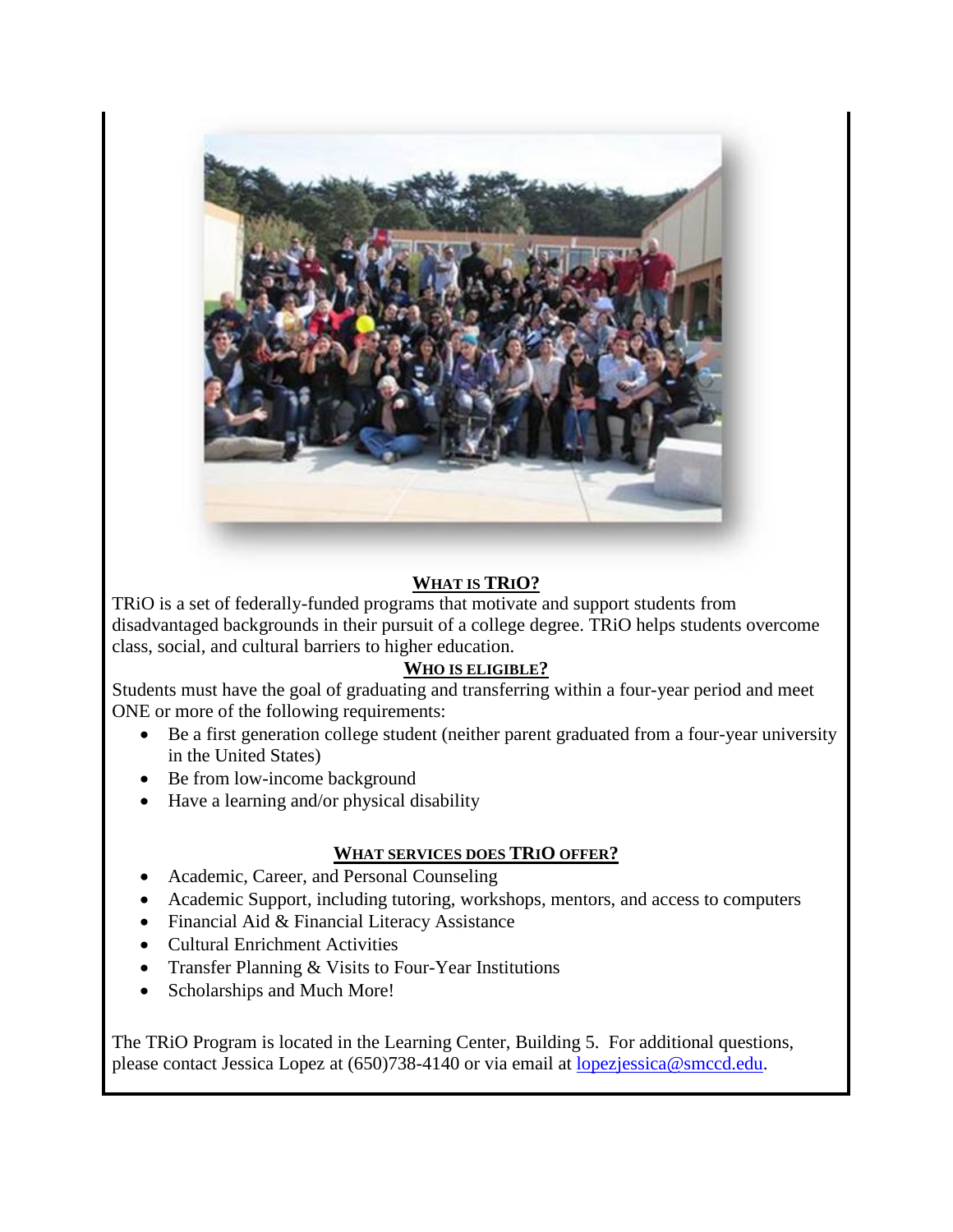# **Join the Transfer Advocate Program Today!**

As a Faculty or Staff member of the Transfer Advocate Program, you can support Skyline College students to reach their Transfer Goals. The transfer of Skyline College students to fouryear universities is one important measure of our success as an institution. As faculty and staff, we all can support students in arriving at their transfer goal.

### **What is the Transfer Advocate Program and why join?**

As a member of the Transfer Advocate Program, you will be an invaluable resource to students in successful transfer planning by:

- Being formally recognized as a resource for students through a program directory and door signs (we know many of you already do this work informally!)
- Being included in the Transfer Advocate Program directory, which will make you available to ALL Skyline College students who are interested in your alma mater or are considering a major in your discipline to discuss your personal experiences, challenges and successes
- Being an advocate to encourage students to access transfer resources and programs on campus
- Being known as a leader in supporting transfer efforts throughout the campus

### **How to participate?**

Please complete the Enrollment form and attend the Transfer Advocate Program Orientation.

### **When: September 18th, 2012, 2:00-4:00 p.m., Room 6202**

**To sign up, please use this link:** <https://acrobat.com/?i=Ojphuvv0z3YlUgqofiNYEA>

**Or print and email the form to Goldie Lee at [leeg@smccd.edu](mailto:leeg@smccd.edu) or print and drop by the Transfer Center, Building 2, Room**

# **YOU WILL MAKE A DIFFERENCE!**



*Article by Suzanne Poma*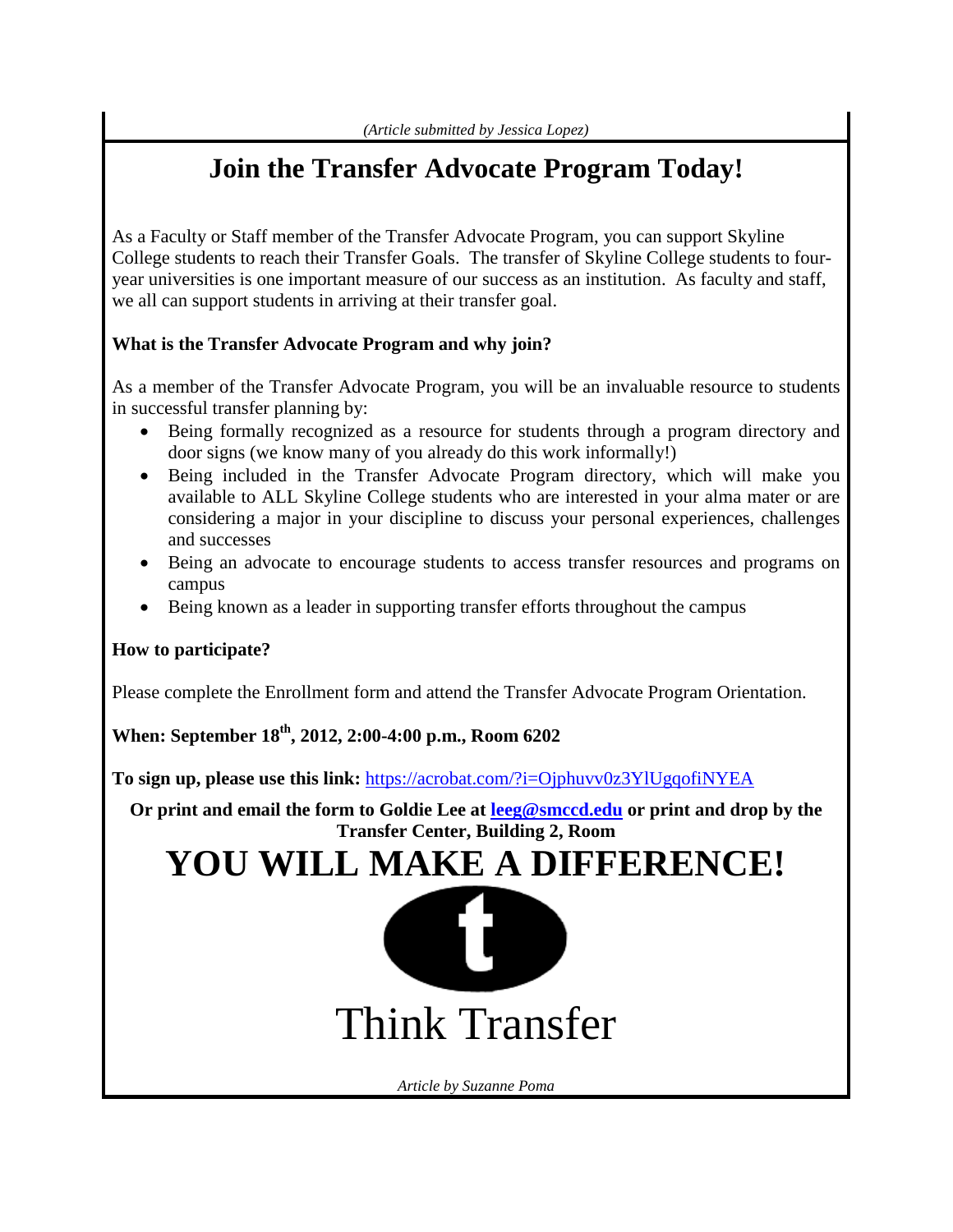# **YEP Fall Semester Updates!**



YEP is kicking off its 2012 Fall Season with a number of programs and events serving young adults at Skyline College and throughout the Bay Area.

#### **Community Partnerships**

YEP is in its second year of partnership with Young Community Developers (YCD) a non-profit community organization in the Bay-Hunters Point area of San Francisco. YEP provides a 4-week Entrepreneurship Training class as part of YCD's pre-existing Job Readiness Training Program. Our 2012 fall class started on August  $30<sup>th</sup>$  and has enrolled our largest class to date!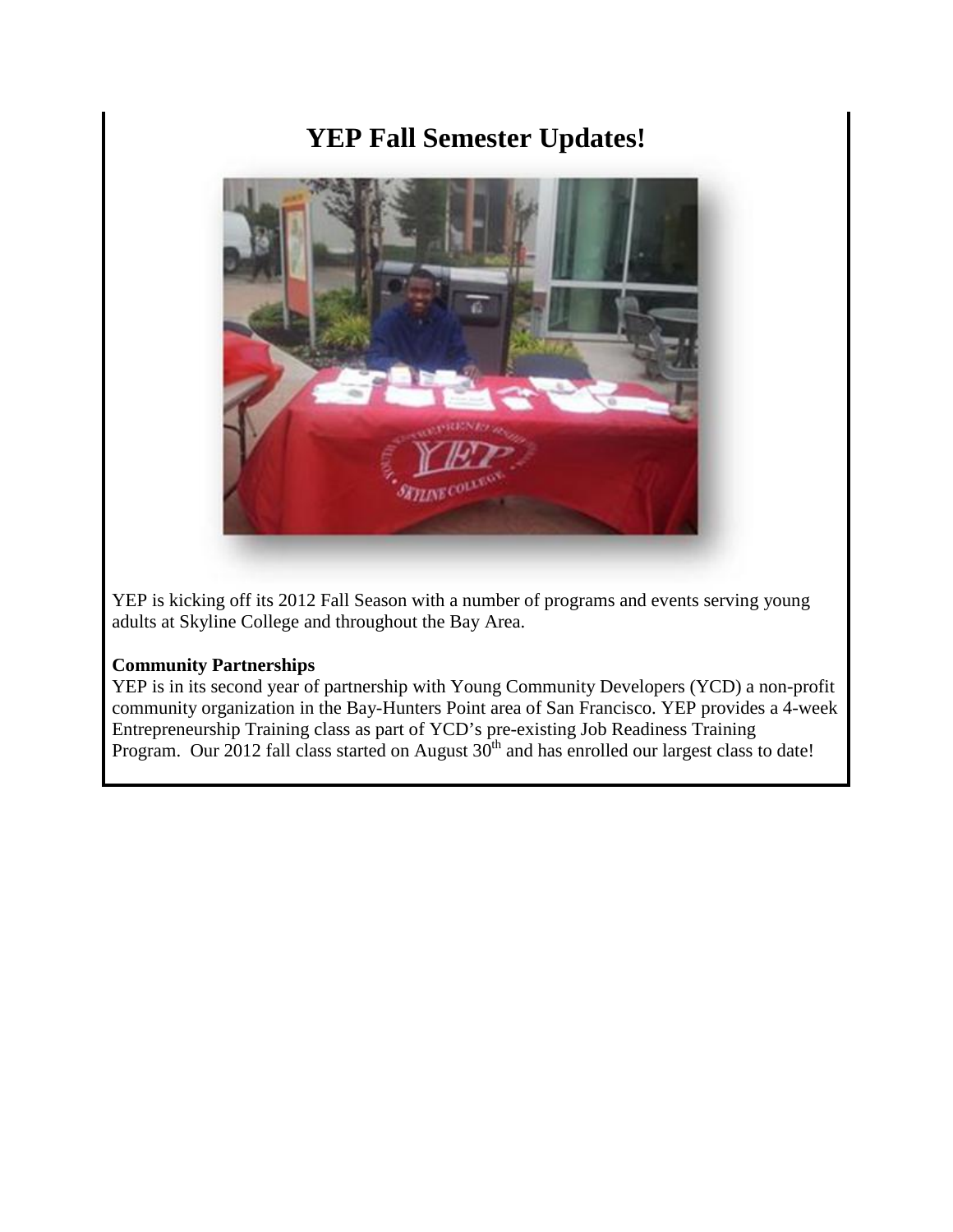

### **Student Business Plan Competition**

YEP is gearing up for its 2nd Student Business Plan Competition! This competition will be district-wide. All students in the district will have the opportunity to develop their business ideas and win cash prizes for seed money to start their own businesses. The competition will be held during the fall semester. Please spread the word to your students!

### **Entrepreneurship Short Certificates**

In partnership with the Skyline College Business Division, CITD and YEP have developed short certificates in entrepreneurship. There are three programs that currently offer entrepreneurship certificates:

- Automotive
- **Cosmetology**
- Early childhood Education

YEP is a statewide initiative and is funded through grants from the offices of the Chancellor for California Community Colleges to support business development for young adults.

*Article by Pcyeta Jackson*

**SparkPoint at Skyline College Hosted Cultural Proficiency Training by Dr. Mary M. Bacon**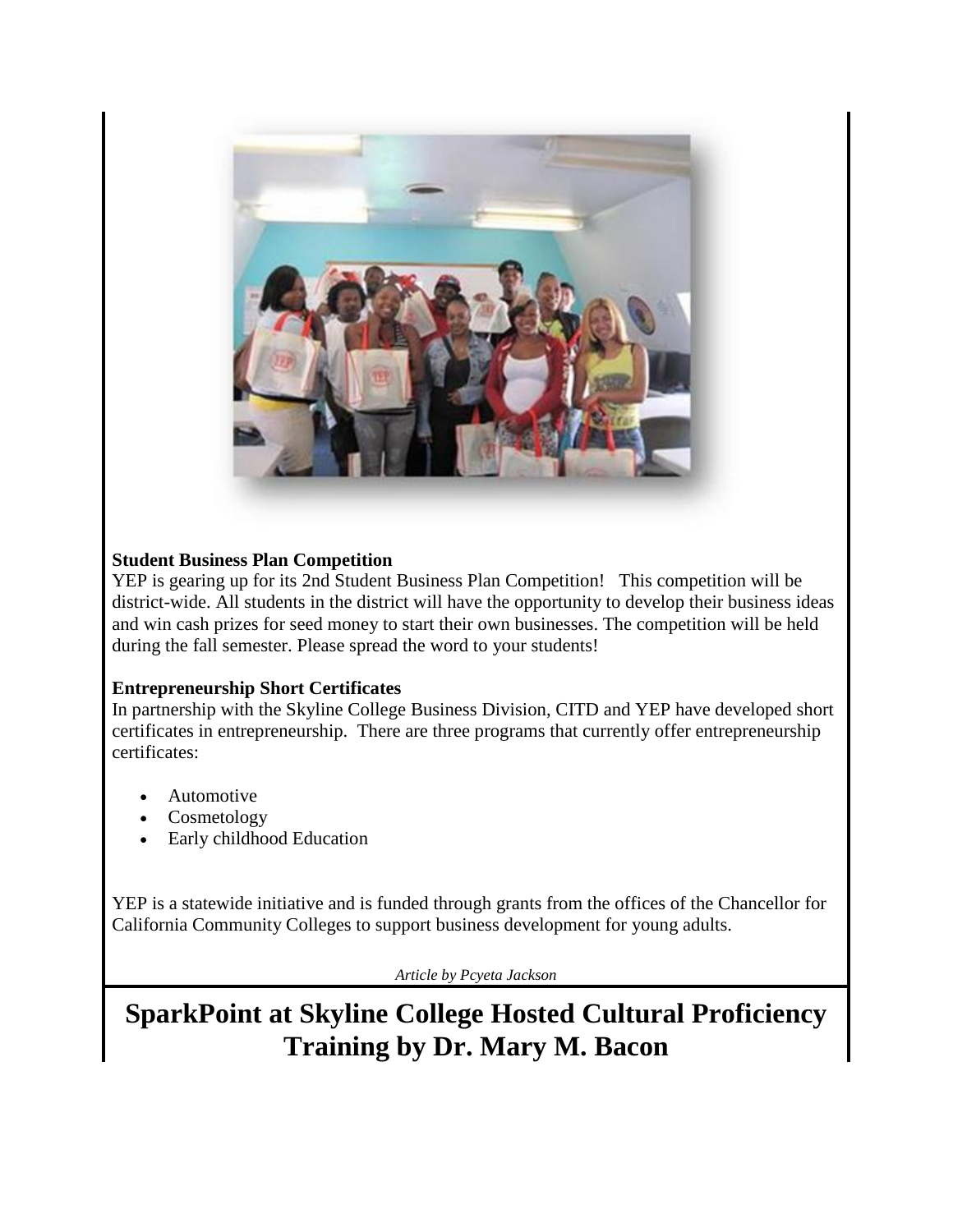

#### **"Ordinary People Doing Extraordinary Things: Culturally Relevant and Responsive Educational Service Delivery"**

Skyline College students, staff, faculty, and administrators completed a two-day workshop series on cultural proficiency. According to the presenter, Dr. Mary Bacon, "The journey to achieving cultural proficiency is a challenging one that involves honest evaluation of individual, interpersonal and institutional beliefs and practices that impact how we address the diverse populations we serve."

Training explored a variety of issues related to cultural proficiency in a manner that respected the intricacies and complexities of culture and the differences that students represent. The provocative and engaging workshops featured a particular emphasis on issues related to serving challenged and challenging populations who have been traditionally underrepresented in institutions of higher learning. Workshop sessions explored methods for maintaining and improving the delivery of quality culturally responsive services and programs to meet students' needs. Resources for the workshops included: *Cultural Proficiency*: *[A Manual for School](http://www.amazon.com/Cultural-Proficiency-Manual-School-Leaders/dp/141296363X)  Leaders* [by Lindsey, Robins & Terrell](http://www.amazon.com/Cultural-Proficiency-Manual-School-Leaders/dp/141296363X)*.* 

For more information about the training, please contact the SparkPoint at Skyline College director, Dr. William Watson, [william.watson@smccd.edu,](mailto:william.watson@smccd.edu) [www.skylinecollege.edu/sparkpoint,](http://www.skylinecollege.edu/sparkpoint) 650-738-7035. For more pictures from the workshop, please visit the [SparkPoint at Skyline](http://www.facebook.com/sparkpointskyline)  [College facebook page.](http://www.facebook.com/sparkpointskyline)



*Article by Dr. William Watson*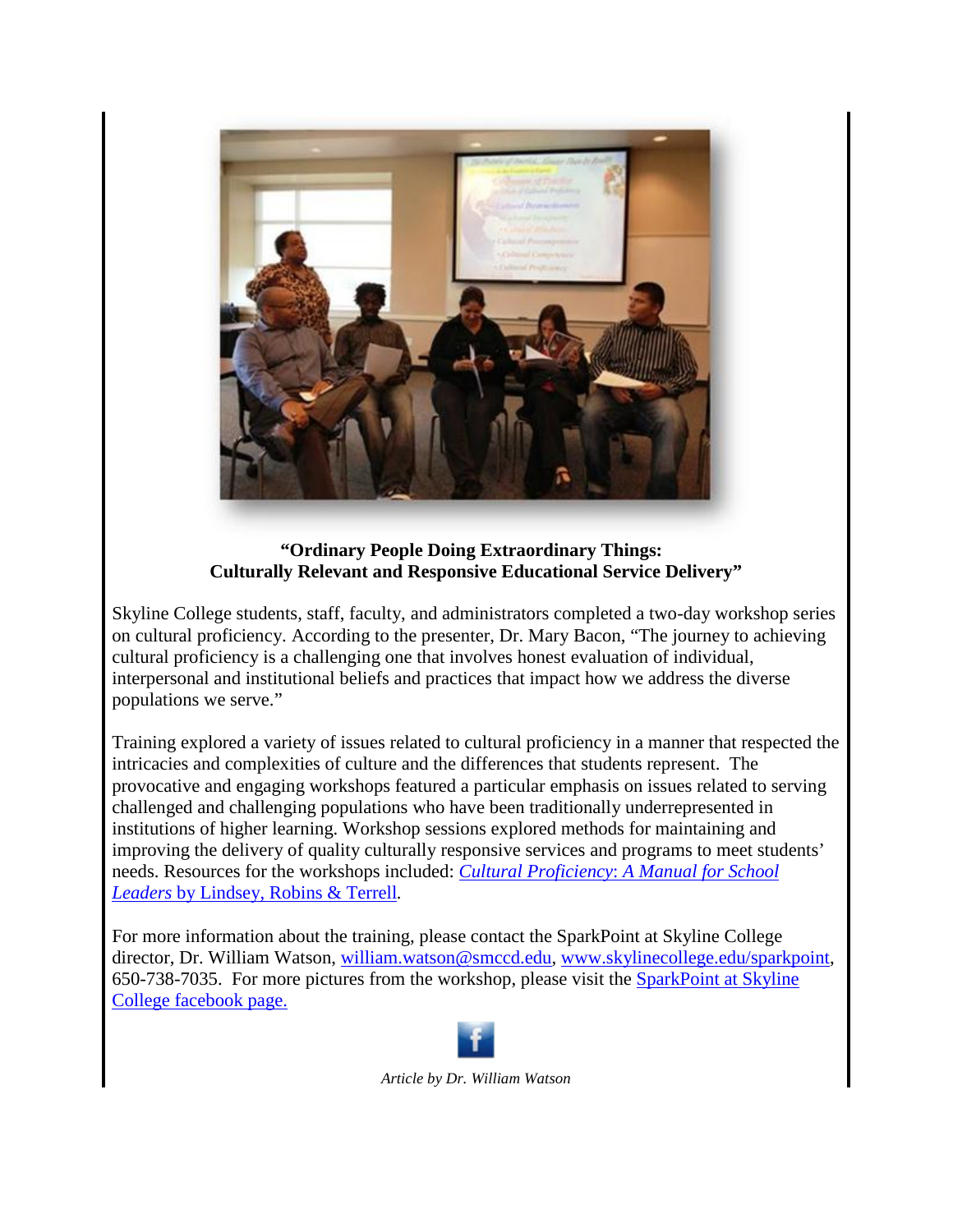### **In Case you Missed It…**

# **CITD Receives Skyline Shines Employee Group Award**



Shown L-R: Regina Stanback Stroud – President, Richard Soyombo – Director, Allison Mello and Pcyeta Jackson

Each year an employee or employee group is selected by the College Governance Council to receive an award designed to recognize them for helping Skyline to shine in terms of its quality of programs and services and its reputation for quality. This year, The staff in the Center for International Trade Development program received the honor. Staff include Mr. Feyi "Richard" Soyombo – Director of CITD, Allison Mello – Program Services Coordinator, and Pcyeta Jackson – Youth Entrepreneurial Program Coordinator.

CITD invests in California's economic growth and global competitiveness through industryspecific education, training and services that contribute to a highly skilled and productive workforce. At Skyline College there is a core team of CITD who have shown a long-time commitment to the values of Skyline College. They have gone above and beyond their expected duties to serve the internal college community and the community surrounding the college. Additionally, CITD has had a tremendous impact on the recency and relevance of the college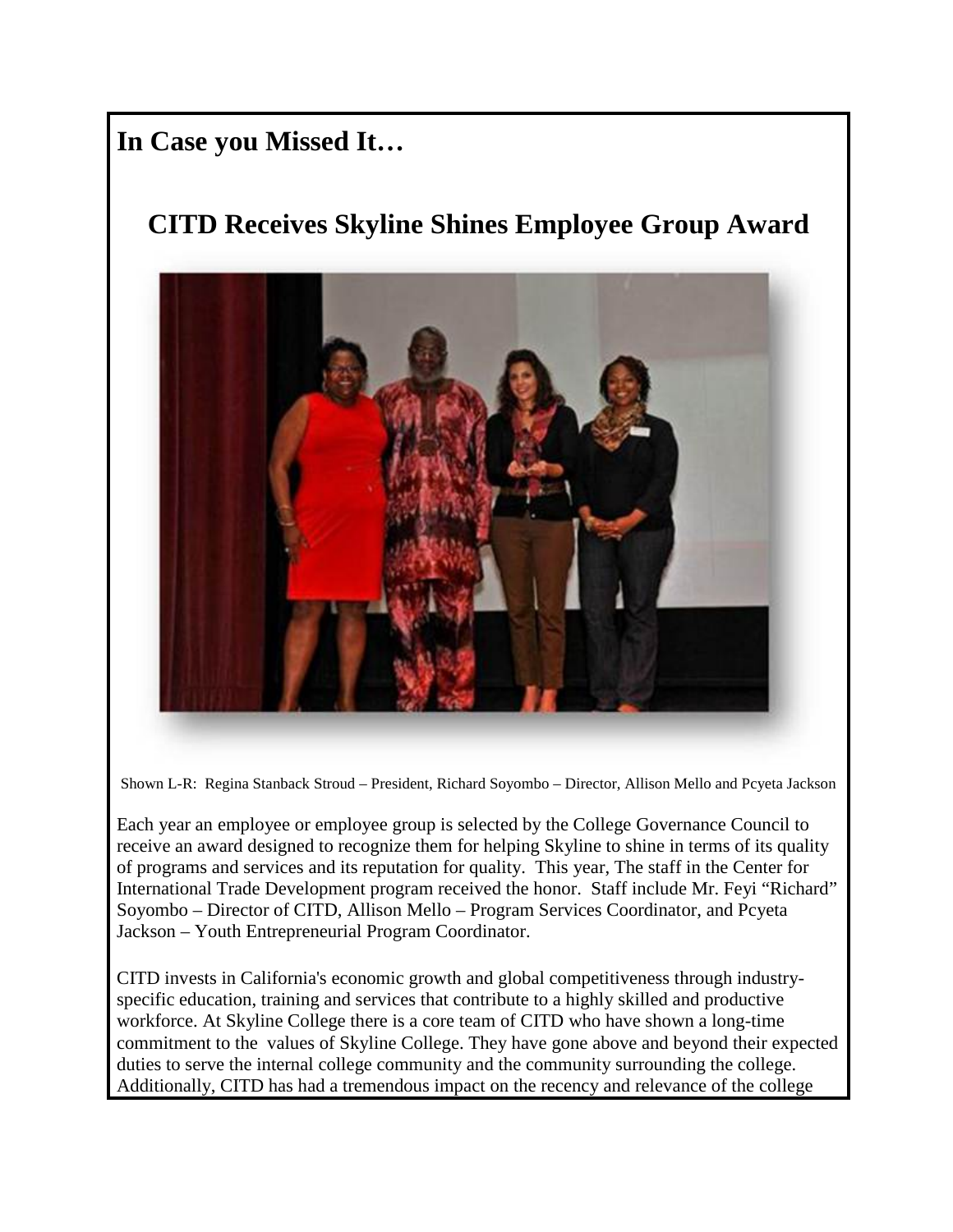curriculum, programs and services.

**Campus Climate -** Though the primary mission focuses on serving individuals to succeed in trade and business, the CITD leadership and staff have prioritized the creation of and support for college programs and services. The resulting new degrees and certificates are clear examples of the impact CITD has on the college and students.

**Open Access -**CITD facilitates open access through its Youth Entrepreneurship Program. YEP is designed to encourage young people to consider business ownership as a career choice. As a result of the YEP program, students in high school who may not have considered college as an option, are drawn to the possibility of using their creative talents to own a business.

**Academic Excellence -** CITD has been instrumental in adding degrees and certificates to the college's curriculum. New degrees and certificates sparked by CITD include:

- Customs Broker Certificate
- Ocean Freight Forwarding Certificate
- Air Freight Forwarding Certificate
- International Studies with emphasis in Africa Diaspora Associate Arts Degree
- Solar Energy Technology Certificate
- Solar Energy Career Certificate
- Business Entrepreneurship Certificate (in state approval process)

CITD enriches the college academic experience by establishing Memorandum of Understandings with colleges and universities in other nations. The MOU's frequently include the opportunity for faculty, student and curriculum exchanges. Institutions currently in partnership with Skyline College include:

- Federal University of Agriculture, Abeokuta, Nigeria
- Methodist Boys' School, Nigeria
- Pontifícia Universidade Católica do Rio de Janeiro, Brazil
- Universidade de São Paulo, Brazil
- Universidade Estadual Paulista, Brazil
- University of Durban, South Africa
- Zumbi dos Palmares, Brazil

CITD helped jumpstart the colleges' focus on internationalizing the campus with international students. The International Students Program was consistently decreasing over the course of the decade. CITD made a commitment to the revitalization of the program, hired an International Students Program Coordinator and helped lead the college efforts.

**Community Connection -** CITD is instrumental in cultivating community connections. Partnerships are formed in service of business and industry, trade missions, small business development and YEP outreach. CITD connects with business, industry, and community based organizations.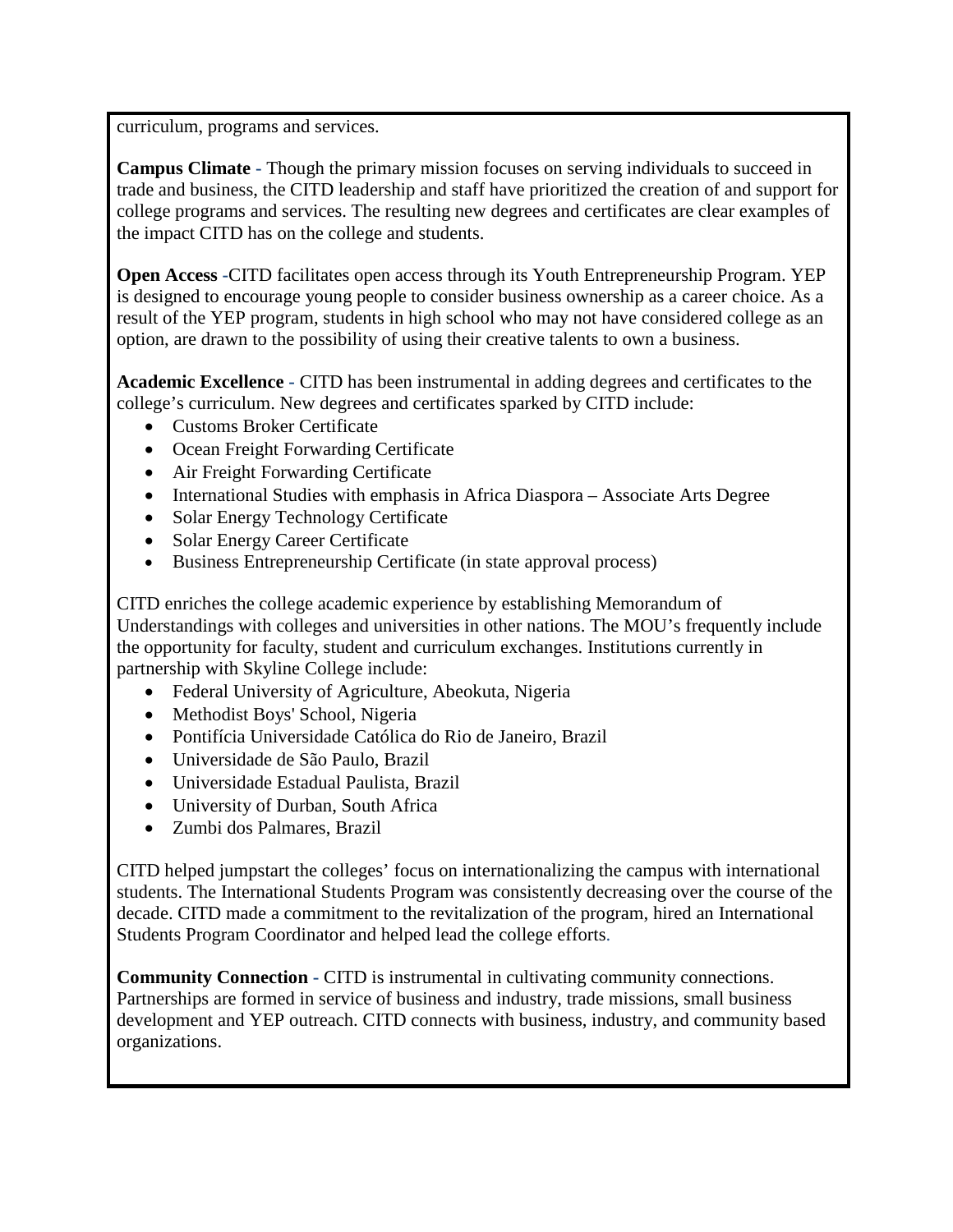## **Career Ladders Project Receives Skyline Shines Community Award**

<span id="page-15-0"></span>

Shown L-R: Minerva Perez, Regina Stanback Stroud, President – Skyline College, Linda Collins, Executive Director, Dr. Darrick Smith, Esther Peña, Verónica Sánchez-Casián, , Jocelyn Wong, Luis Chavez. Not shown are Terese Chalmers, Kris Palmer, Roy Robles Theresa Rowland, Sherry Suisman, Devon Werble, Peter Simon, and Gary Yee

The Career Ladders Project (CLP)<http://www.careerladdersproject.org/> is a non-profit organization that was formed by the Board of Governors of the California Community Colleges. They work in partnership with the California Community Colleges state-wide to provide educational and career advancement opportunities for Californians. They foster these opportunities through research, policy initiatives and strategic assistance to colleges and their workforce development partners. assist colleges in developing educational programs that allow students to advance in both education and career. Skyline College and the Career Ladders Project have been in partnership for over ten years. CLP has support Skyline College in the following ways:

1. CLP helped Skyline College launch the successful Gateway Project. The CLP has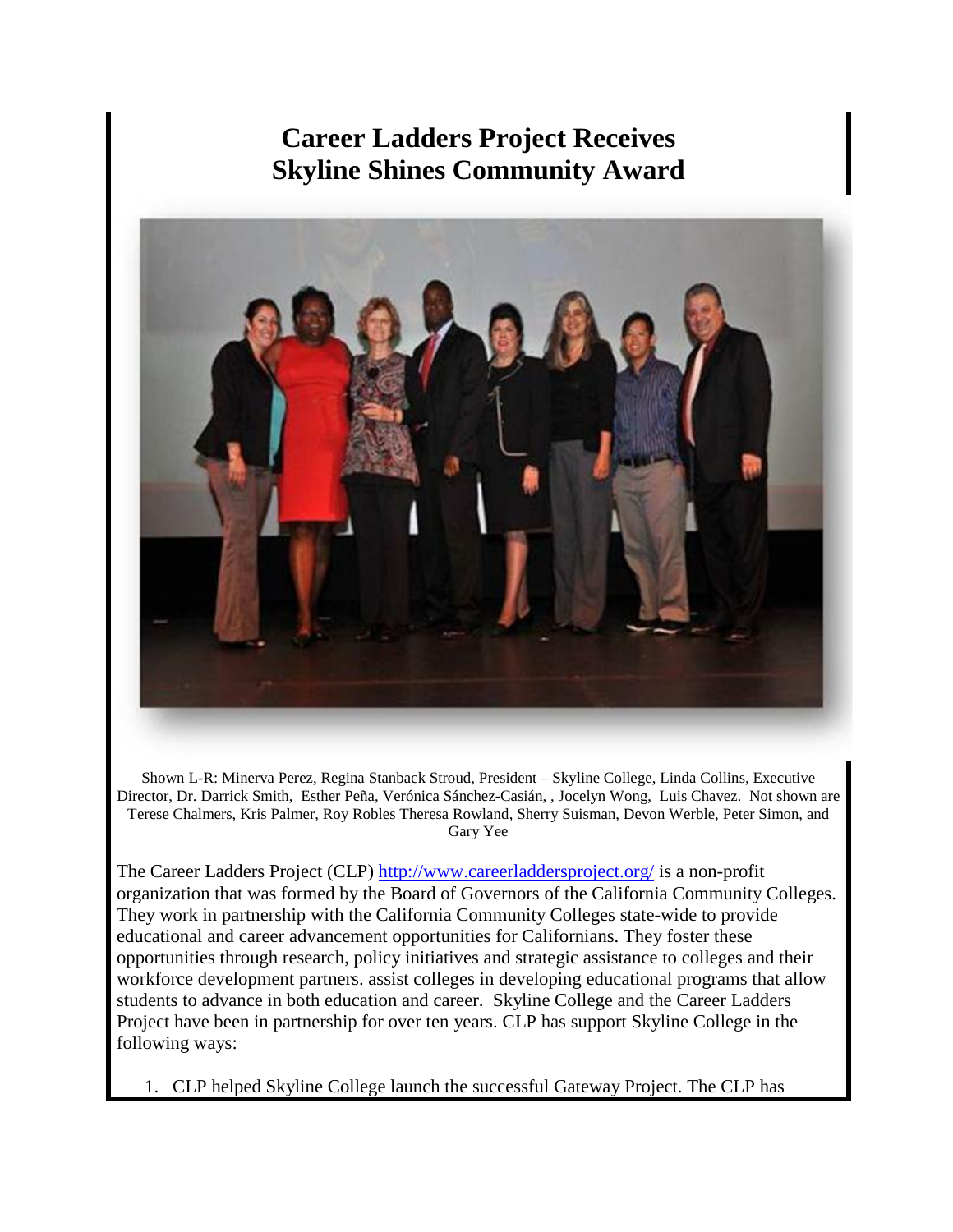assisted Skyline College over many years beginning with the first Gateway to Biotech classes offered in 2003. Workers impacted by the changes in the airline industry were able to access short-term biotechnology training and transpose airline industry skills into biotechnical skills. CLP's advocacy for the college facilitated Skyline College in obtaining the Workforce Investment Board (WIB) contracts and a Bay Area Workforce Collaborative Grant for the Gateway Program totaling over **\$250,000**.

- 2. CLP provided grant writing services free of charge that resulted in Skyline College obtaining a **\$4,000,000** Green Challenge Initiative grant.
- 3. CLP successfully solicited a **\$120,000** Bay Area Workforce Funding Collaborative Grant for the Automotive Technology Program
- 4. CLP successfully solicited a **\$120,000** Bay Area Workforce Funding Collaborative Grant for the Teacher Preparation Program (These efforts combined total almost 4.5 million dollars!)
- 5. CLP connected Skyline College with the Annie E. Casey Foundation that resulted in the Casey Foundation's support for Skyline College's professional development in order to start a program (SparkPoint at Skyline College- Skyline College) that is modeled on the AEC Center for Working Families. CLP connected Skyline College to Central New Mexico Community College so the college could visit the center and see it firsthand.
- 6. CLP supported the professional development of the English and Math faculty by providing onsite, free of charge, technical assistance for the contextualization and acceleration of math and English.
- 7. CLP has provided technical assistance to Skyline College in the areas of preparing students through the Career Advancement Academy (CAA) model. In addition, the CLP has been an integral partner in the College's Green Innovation Challenge grant.
- 8. CLP has included Skyline College, free of charge, in multiple statewide convenings related to the various initiatives including the Career Advancement Academies.
- 9. CLP embodies the values of Skyline College and should be recognized for their outstanding partnership and support.

# **Disability Resource Center New Name, New Location**

<span id="page-16-0"></span>The DSP&S Offices, newly named the Disability Resource Center has moved to the first floor of Building 5. Many thanks to the CITD staff for being willing to move to the third floor of Building 1 in order to accommodate this move. Many thanks to the faculty and staff in Distance Education and Workforce Development Center for being willing to share the space. When all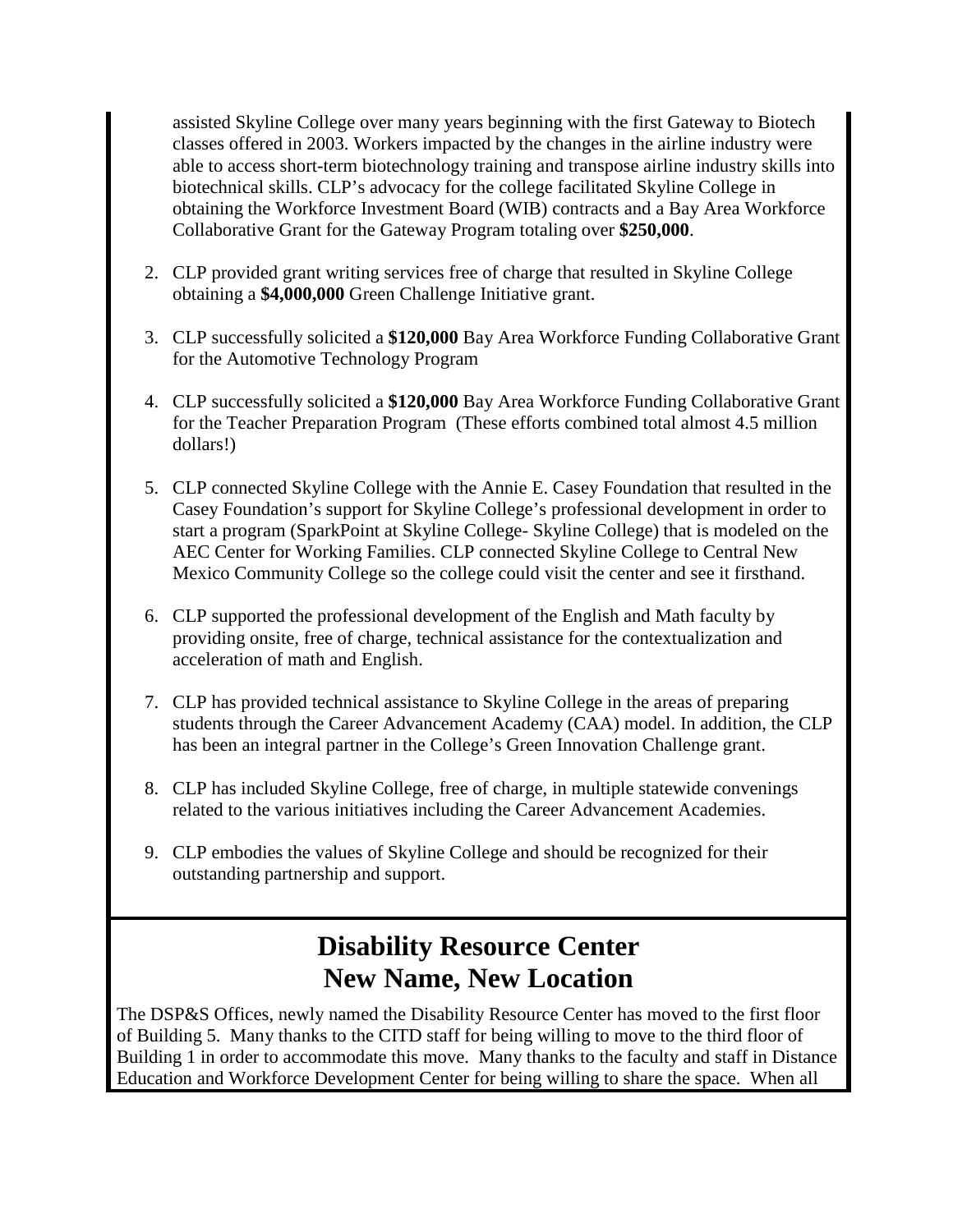has been completed, you will be able to locate the following programs in the listed spaces.

- Building 5: The former CITD Director's Office, staff, space, workroom, Conference Room and Classrooms 5132A and 5132B will be converted to DSPS offices, the High Tech Assistive Technology Center, and DSPS testing Center.
- Building 1: CITD, including the Director, Program Services Coordinator, Office Assistant, and Intern will move to offices in the former President's Suite.
- Building 2: The Veteran's Resource Center will be moved to the space vacated by DSP&S to accommodate the request for more room and services in the Vet Center. The offices vacated by DSPS staff will be converted to regular faculty offices. The office vacated by the Workability staff will be converted to a storage room and the room vacated by the High Tech Lab will be converted to a general lecture classroom.

Thanks go to the faculty and staff for working with us to help make this possible. If the spaces are not ideal, I hope we can take comfort in knowing that in the next wave of Capital Improvement Projects, we will have the opportunity to design and construct more ideal spaces. Anjana Richards, Richard Soyombo, the Instructional Deans, Dr. Joi Blake, and Mike Williamson are to be commended for being team players and helping to make the best of the situation.

Many thanks go to Jose Nuñez, Vice Chancellor of Facilities, Maintenance and Operations and Sarah Supple, Project Manager for supporting our goals to make DSP&S more accessible and the Vet Center more resourceful.

*Article by Dr. Joi Blake*

# <span id="page-17-0"></span>**Coming Up…**

### **August 31, 2012**

- Last Day to Add/Drop Semester Length Courses
- 10:00 a.m., Volleyball MJC Tournament, Modesto
- 3:30 p.m., Men's Soccer, at Santa Rosa Junior College

### **September 3, 2012**

• Labor Day Holiday

### **September 4, 2012**

- 12:10 p.m. 1:10 p.m., TAG Transfer Admissions Guarantee Workshop, Building 2, Room 2117B
- 2:00 p.m., Women's Soccer against Los Medanos College, Skyline College

### **September 5, 2012**

• 12:10 p.m. – 1:40 p.m., UC Personal Statement Workshop, Building 6, Room 6203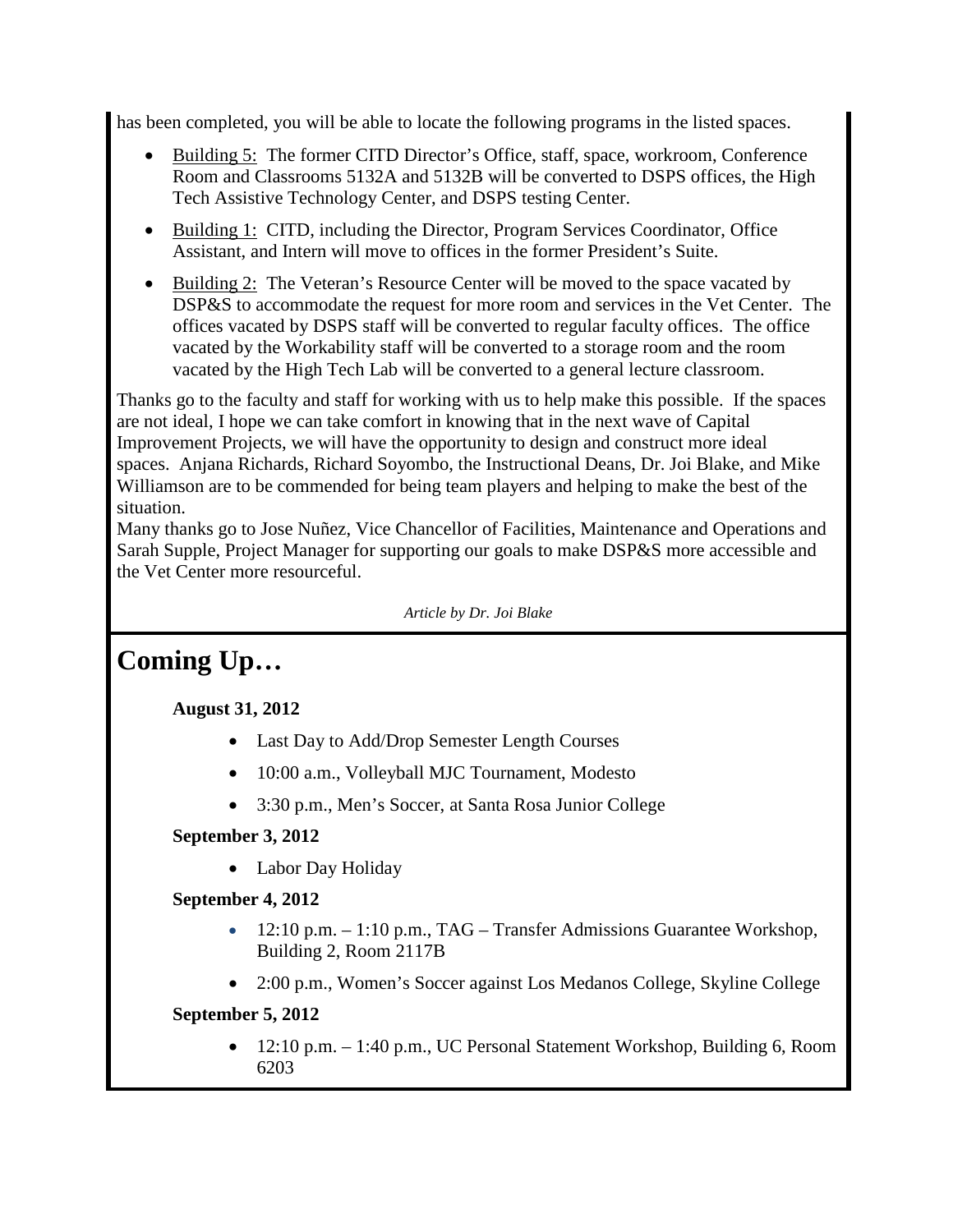- 2:00 p.m., Volleyball Marin Classic, Kentfield
- 4:00 p.m.  $-6.00$  p.m., Financial Aid FAFSA & Fee Waiver Workshop, Building 2, Room 2117B
- 4:00 p.m., Men's Soccer against San Joaquin Delta College, Skyline College

### **September 6, 2012**

- 12:10 p.m. 1:10 p.m., How to Research College Majors, Building 6, Room 6203
- 12:10 p.m.  $-1:10$  p.m., TAG Transfer Admissions Guarantee Workshop, Building 2, Room 2117B
- 12:10 p.m.  $-1:10$  p.m., TAB Transfer Articulate Bridge Workshop, Building 2, Room 2227
- 2:00 p.m.  $-4:00$  p.m., Financial Aid FAFSA & Fee Waiver Workshop, Building 2, Room 2117B

### **September 7, 2012**

- 12:10 p.m. 2:00 p.m., New Student Transfer Orientation, Building 6, Room 6203
- 2:00 p.m., Women's Soccer against Mendocino College, Ukiah
- 4:00 p.m., Men's Soccer against College of Marin, Skyline College
- 6:00 p.m., Volleyball against College of Marin, Kentfield
- 7:00 p.m., Wrestling, Alumni Scrimmage, Skyline College

# **Future Events – Mark Your Calendar!**

### **September 8, 2012**

• 10:00 a.m., Women's Soccer against Shasta College, Redding

### **September 10, 2012**

• Last Day to Drop without Appearing on Record

**September 11, 2012**

• 2:00 p.m., Women's Soccer against Modesto Junior College, Modesto

### **September 12, 2012**

- 4:00 p.m.  $-6:00$  p.m., Financial Aid FAFSA  $\&$  Fee Waiver Workshop, Building 2, Room 2117B
- 6:00 p.m. 7:00 p.m., TAG Transfer Admissions Guarantee Workshop, Building 2, Room 2117B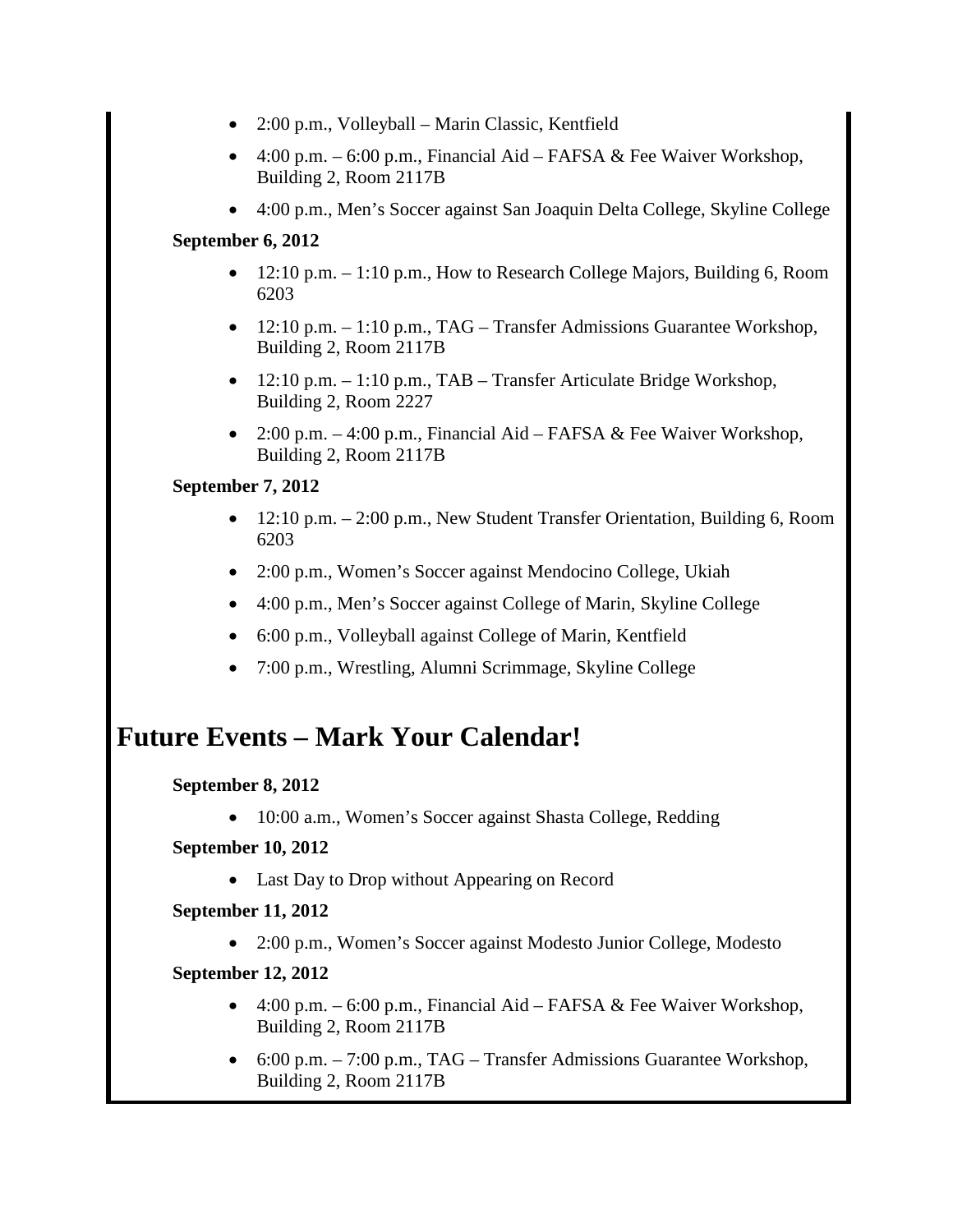• 6:30 p.m., Volleyball against City College of San Francisco, San Francisco

### **September 13, 2012**

- 12:10 p.m.  $-1:10$  p.m., Understanding the new Associate for Transfer Degrees, Building 6, Room 6203
- 2:00 p.m.  $-4:00$  p.m., Financial Aid FAFSA & Fee Waiver Workshop, Building 2, Room 2117B

### **September 14, 2012**

- 10:00 a.m., Volleyball MPC Classic, Monterey
- 4:00 p.m., Men's Soccer against Modesto College, Modesto

For the latest information on events and activities happening at Skyline College, please view our calendar at the following link:

<http://www.skylinecollege.edu/events/index.php>

If you would like to include your college event or activity on the calendar, please submit the event, date, time and location to Cherie M. Napier via email at [napierc@smccd.edu.](mailto:napierc@smccd.edu)

# **Guidelines for Skyline Shines Submissions**

<span id="page-19-0"></span>Many of you submit material to be included in Skyline Shines. Thanks so much for taking to time to help me keep the college informed. Here are a few guidelines that will facilitate the publication of Skyline Shines each week:

### **Send submission to [skylineshines@smccd.edu](mailto:skylineshines@smccd.edu)**

- **Submit your article by 3:00 p.m. on Thursdays; articles received after this time will appear in the following week's issue**
- Place your submission in a Word document with your pictures pasted in the document.
- Use medium sized pictures that are equal to  $\frac{1}{4}$  or  $\frac{1}{2}$  of a page.
- Use Times New Roman 12pt. font that is justified to the left for the body of the article.
- Don't forget to add a headline/title using 18 pt. bold font that is justified to the center
- Use the following commonly accepted abbreviations: a.m. or p.m. (i.e. "The event will be held from 8:00 a.m. – 1:30 p.m." "The workshop is scheduled to run from 9:30 a.m. – Noon."
- Spell out numbers of one or two words. Use figures for numbers that require more than two words to spell out. (i.e., "Almost eight years ago I began taking ceramics courses." And "I counted 176 records on the shelf.").